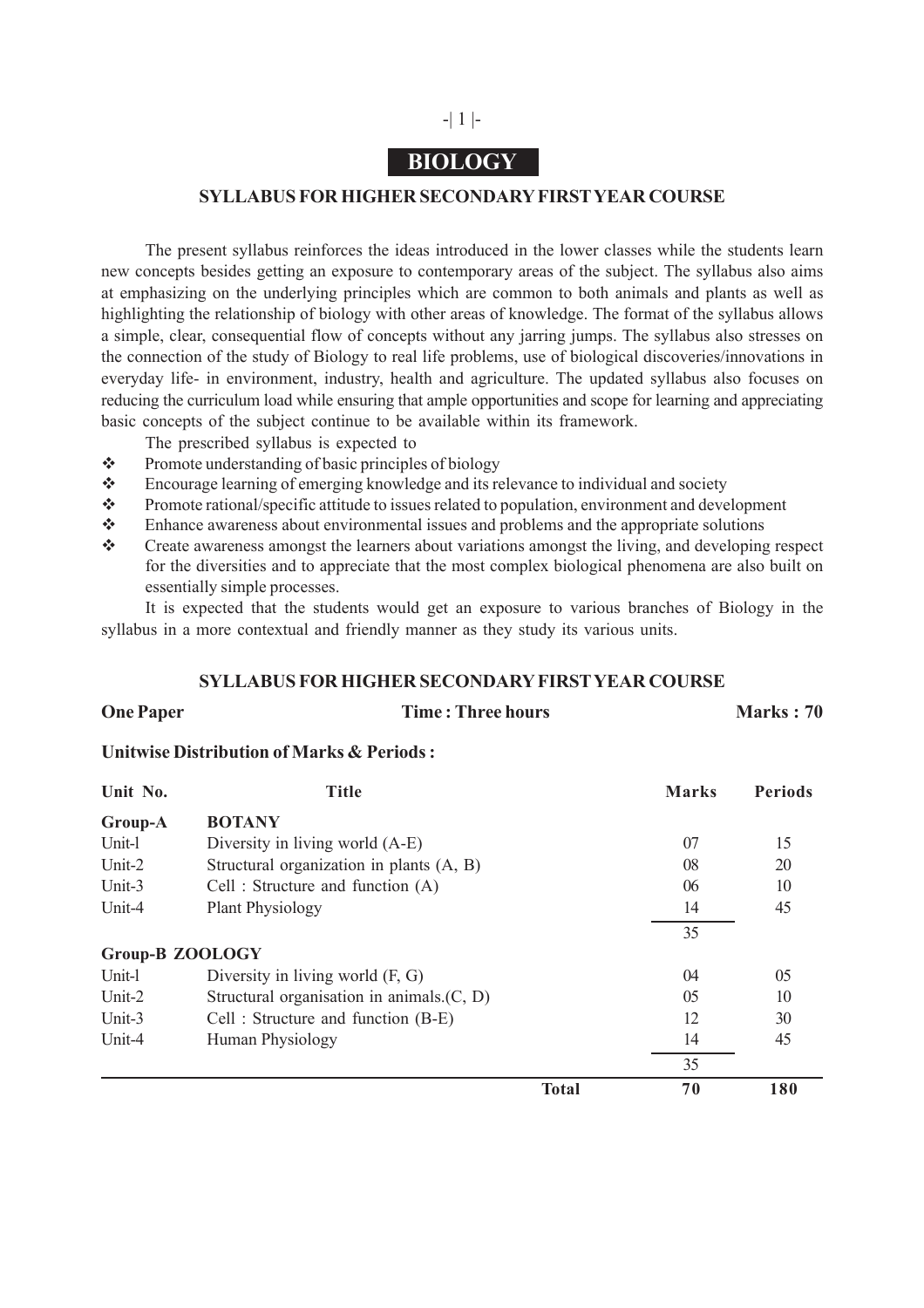#### **Unitwise Distribution of Course contents :**

#### **Unit-l : Diversity of living world**

- A : Diversity of living organisms
- B : Classification of living organisms (Five kingdom classification, major groups and principles of classification within each kingdom)
- C : Systematics and binomial system of nomenclature.
- D : Salient features of plant (major groups: Angiosperm upto sub class), Classification.
- E : Botanical gardens, herbaria
- F : Salient features of animals (non-chordates upto phylum level and chordates upto class level)
- G : Zoological parks and museums.

#### **Unit-2 : Structural Organisation in Plants and Animals.**

- A : Tissues in plants
- B : Morphology, anatomy and functions of different parts of flowering plants: Roots, stem, leaf, inflorescence, flower, fruits and seed.
- C : Tissues in animals
- D : Morphology, anatomy and functions of different systems in an annelid (earthworm), an insect (cockroach) and an amphibian (frog).

### **Unit-3 : Cell structures and functions**

- A : Cell : Cell wall, cell membrane, cell organelles (plastids, mitochondria, endoplasmic reticulurn,Golgi bodies/dictyosomes, ribosomes, lysosomes, vacuoles, centrioles) and nuclear organisations.
- B : Mitosis, Meiosis, Cell-cycle.
- C : Basic chemical constituents of living bodies.
- D : Structure and function of Carbohydrates, proteins, lipids and nucleic acids.
- E : Enzymes : Types, properties and functions.

#### **Unit-4 : Plant Physiology**

- A : Movement of water and food
- B : Plants and water
- C : Mineral nutrition
- D : Photosynthesis
- E : Respiration
- F : Plant growth and development

#### **Unit-5 : Human Physiology**

- A : Digestion and absorption
- B : Breathing and respiration
- C : Body fluids and circulation
- D : Excretory products and their elimination
- $E \cdot I$  ocomotion and movement
- F : Control and coordination